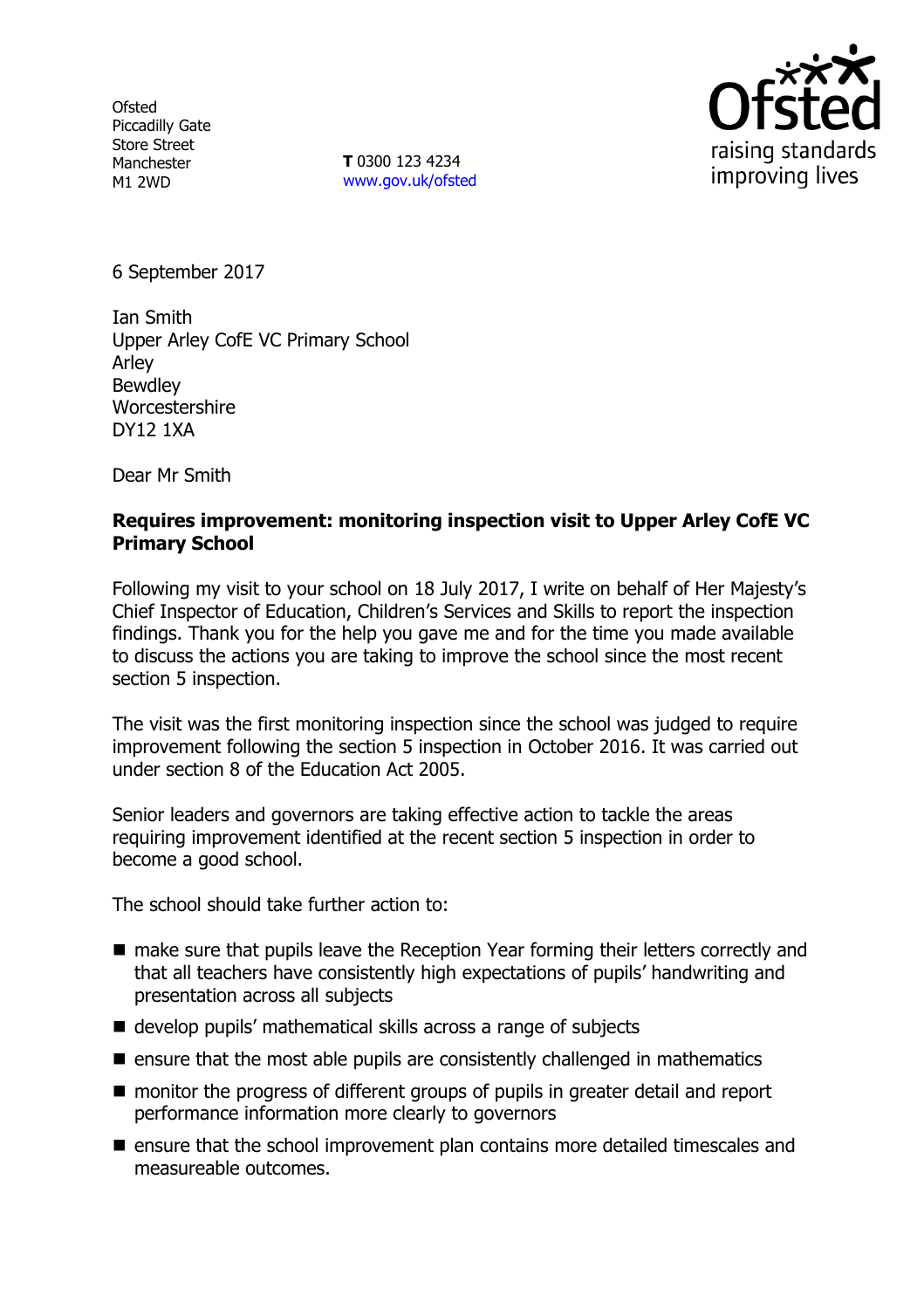

# **Evidence**

During the inspection, meetings were held with the headteacher and two members of the governing body. A telephone conversation was held with a representative of the local authority to discuss the actions taken since the last inspection. The school improvement plan was evaluated. I conducted learning walks in all classes and spoke to pupils about their work. I looked at English and mathematics books from all year groups and the Reception children's learning journals. A range of documentation was reviewed, including information about pupils' achievement, minutes of governors' meetings, a range of school policies and monitoring records of teaching and learning. Prior to the inspection, the school's website was reviewed to check that it contained all of the required information.

## **Context**

There have been some teaching staff changes over the last academic year, and a further change is to be made in September 2017. Since January 2017, the leadership structure of the school has been strengthened, which is supporting school improvements. There have been some changes on the governing body and currently there are vacancies which are yet to be filled.

### **Main findings**

Since the last inspection, you have ensured that there has been a high priority on improving the quality of teaching and learning in mathematics. Regular checks on pupils' books have focused on improving the presentation of mathematics work, in particular the formation of numbers. Work in pupils' books reveals that teachers' expectations of presentation are much higher. There is little evidence of numbers being written incorrectly across the school and the majority of books are well presented, with calculations set out more methodically. You continue to monitor weaknesses to ensure that there is consistency of practice across the school.

A review of mathematics books also shows that teachers provide pupils with more opportunities to apply their mathematical skills in problem-solving and reasoning activities. Teachers are linking the problem-solving activities to the skills being taught more effectively. However, there needs to be a greater focus on ensuring that the most able pupils are provided with activities that are fully challenging to take their learning forward. While this is happening effectively in some years, it is not sufficiently consistent.

You have, rightly, focused on improving the quality of mathematics teaching in mathematics lessons. You have researched carefully different approaches to the teaching of mathematics, including visiting other schools to learn from best practice. This approach was taken to ensure that any new resources and teaching methods introduced have a positive impact on improving pupils' progress. There now needs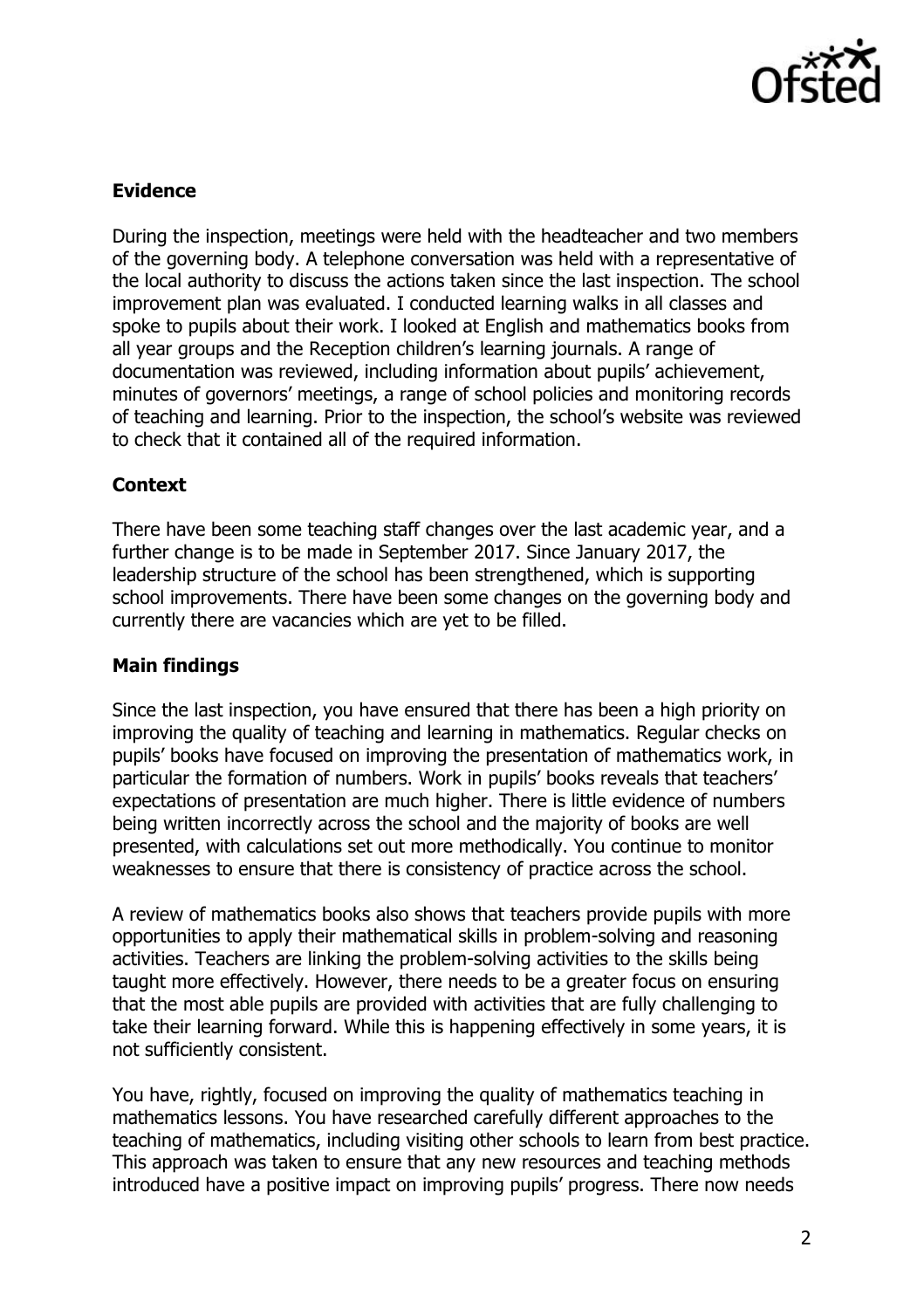

to be more emphasis on developing the application of pupils' mathematical skills in other subjects, such as science. You recognise that this shortcoming needs to be a focus for the next academic year.

The support of a local primary school has been effective in improving assessment in the early years. The early years teacher has been able to discuss and review different approaches to assess children's progress securely. Again, a careful and considered approach has been taken to decide which system best suits the needs of the school. While a final decision is yet to be made on the purchase of a commercial assessment system, there have been significant improvements to the school's own assessment systems. Children's learning journals are detailed and contain a wide range of information about what children are achieving across all areas of learning. The journals contain good evidence of children's progress during the Reception Year. They also demonstrate more challenge for the most able pupils, in particular more demanding number activities.

While significant improvements have been made in many aspects of the early years provision, there needs to be much more emphasis on developing children's ability to form their letters correctly. Work in children's books shows that the majority are not forming letters correctly by the end of the Reception Year. This impacts greatly on their ability to develop their handwriting skills in key stages 1 and 2. Work in pupils' English books from Years 1 to 4 shows that pupils are continuing to form letters incorrectly and that their handwriting skills are poor. There is also too much work which is of an unacceptable standard of presentation across these year groups. You recognise that this weakness must be addressed more effectively next academic year.

You gather detailed information about individual pupils' attainment and the progress they are making over time. Half-termly pupil progress meetings discuss how well pupils are achieving and whether any additional support is needed to help them make better progress. Your analysis of the progress of different groups of pupils, such as pupils who have special educational needs and/or disabilities, is developing; however, you recognise that there is further work to be done to improve the tracking of pupils' attainment and progress. While governors receive detailed information about pupils' progress, the way in which it is presented needs to be more precise to enable them to fully understand the key strengths in pupils' performance and areas for development in order to hold you and your leaders to account for school outcomes.

You and the governors have welcomed and embraced all support to improve the school. The local authority undertook a review of governance in February 2017. This review highlighted a number of strengths in governance, not least the strong and open working relationship between you and the governors. The review also gave governors a clear overview of how to improve their effectiveness. Considerable improvements have been made in the way governors monitor the school's performance. For example, the governors' visits policy has been rewritten and visits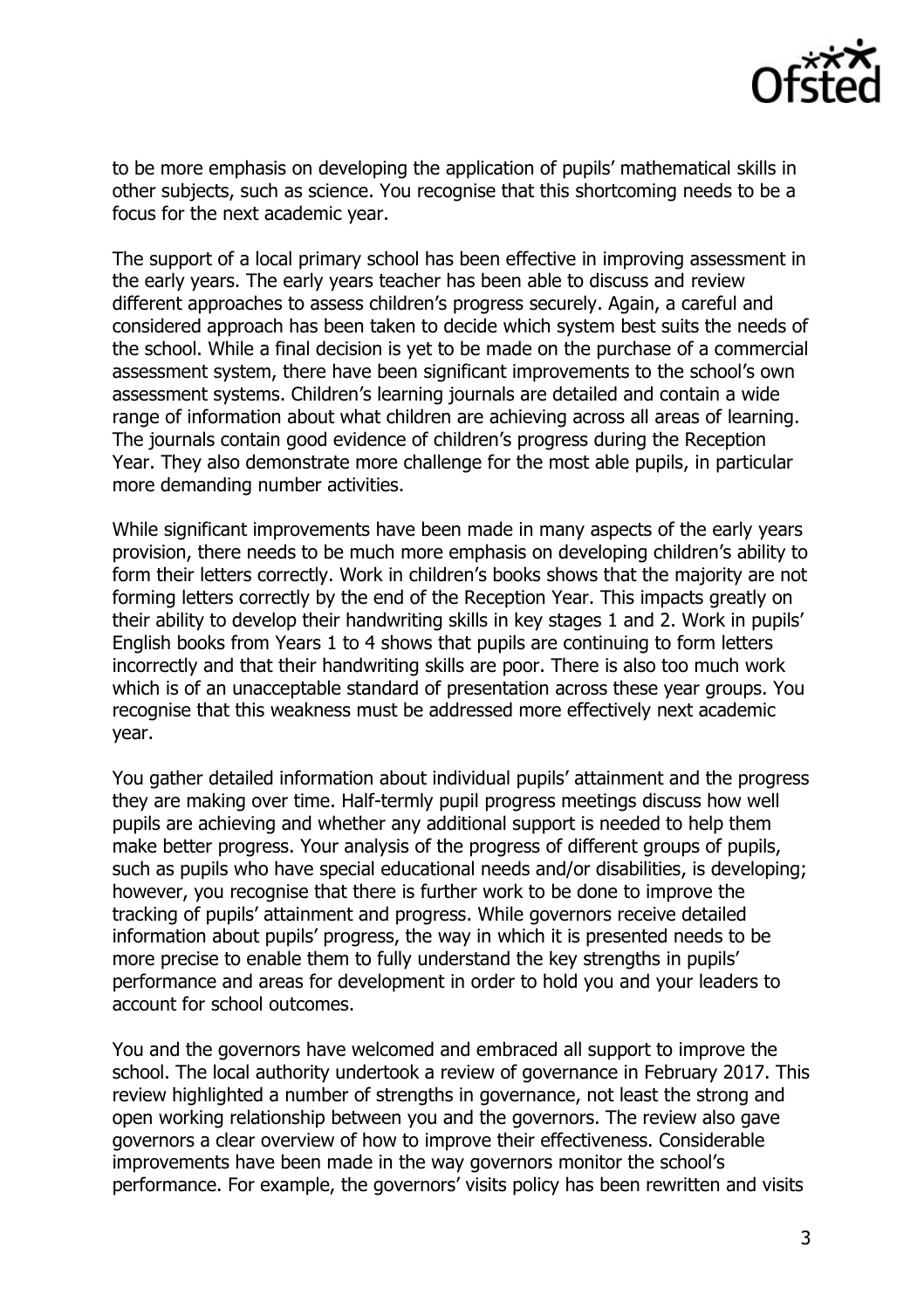

now focus more sharply on whether school development actions are leading to improvements.

Governors have reflected carefully on whether some of the changes made since the review have been successful. A review of the minutes of the full governing body shows that governors have not focused sufficiently on how well pupils are doing during their meetings. This is because there is too much other information, such as finance and premises matters, which take up discussion time. Governors recognise this and are in the process of reviewing their committee structure and ways of working to ensure that there is a key focus on monitoring pupils' progress and attainment during every governor meeting.

Following the last inspection, you took swift action to rewrite the school development plan. The development plan is suitably focused on the key aspects which need to be tackled to improve the quality of education provided. However, some parts of the plan lack clarity about the outcomes you expect to see as a result of the improvement actions taken. This means governors are not able to hold leaders to account fully. You recognise this and are refining the development plan for the next academic year to ensure that everyone is clear about what outcomes are expected and the timescales to be achieved.

## **External support**

The local authority is providing the school with a comprehensive range of appropriate support. It is being embraced by both you and the governing body and, as a result, the school is making steady improvements. A review of governance was conducted by local authority advisers and clearly identified the strengths of the governing body, but also where further developments were needed. Governors have acted on this advice and some clear improvements in governor effectiveness are evident. The local authority has enabled the school to become part of the Kidderminster key priority area project. This is helping to improve the effectiveness of leaders' monitoring and evaluation of the school's performance and work. The local authority brokered the support of another school to help leaders develop more effective early years assessment. This has been particularly successful in determining children's progress over time. Advisers have visited the school to review the teaching of mathematics and valuable advice and support has resulted in improvements in this subject. However, the local authority recognises that there is more to be done to further raise the challenge for the most able in mathematics. The local authority has also identified the need to improve pupils' handwriting and presentation skills.

I am copying this letter to the chair of the governing body, the director of education